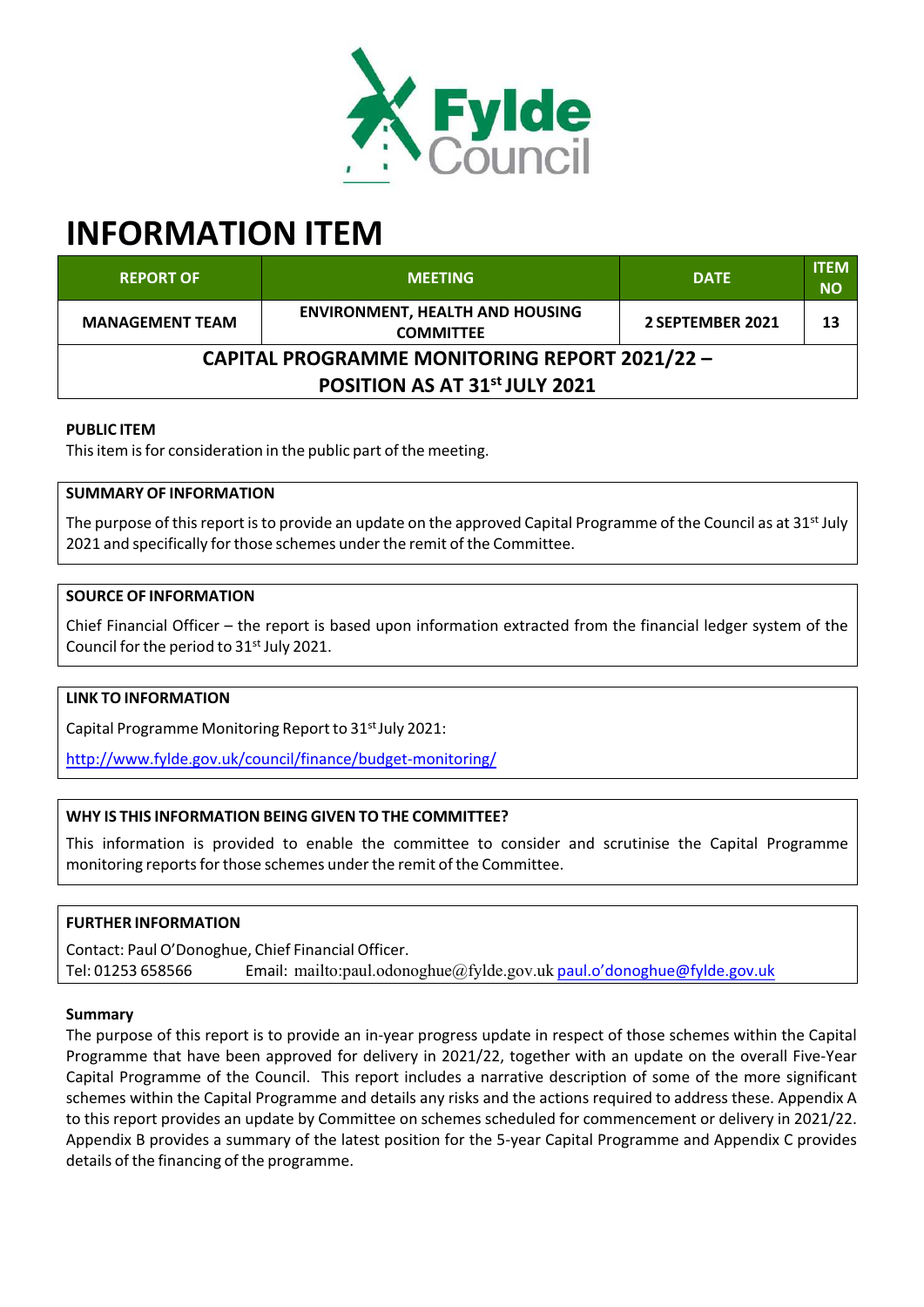## **1. Background**

The Council approved the Capital Programme on 4<sup>th</sup> March 2021. That update showed a balanced capital programme position from 2020/21 onwards. This report includes year to date expenditure and sets out the latest phasing of the programme and any additions or changes since the capital programme was presented to Council in March 2021. The Programme has also been rolled forward to include the year 2025/26.

## **2. Notes on Specific Schemes**

There are a number of schemes for which further information is provided below:

## **(i) St Annes Sea Wall**

St Annes Seawall is 660m long and was constructed in 1935. It reduces the risk of coastal erosion and flooding to over 400 properties. The seawall surrounds The Island, which is one of three strategic headlands which are critical to maintaining healthy beaches, dunes and reducing the risk of coastal erosion along Fylde Council'sfrontage. St Annes Seawall is at the end of its design life and is in poor condition; it is cracking and crumbling and is subject to ongoing repairs and maintenance. Voids have previously been identified resulting in settlement of the promenade. The crest level is low and overtopping during storms results in damage to the promenade and flooding of the car park, swimming pool and fitness centre plant room, and flooding up to the thresholds of the cinema, casino, amusement, and restaurant complex.

In 2020 the council were awarded £300k Pipeline acceleration funding to develop the St Annes Seawall Outline Business Case. Following this a bid has now been submitted to the Environment Agency formally for their appraisal and consideration and if EA funding is approved the planning phase will commence consisting of technical surveys including topographical, geotechnical, detailed design, ecological and bird surveys and an environmental impact assessment. It will include securing all the necessary licenses, consents and approvals including: Marine License, Planning Permission and Environment Agency Flood Risk Activity Permit (FRAP) licence. The scheme will be in the sum of £11.8m funded by Environment Agency grant of £9.5m and the council's contribution of £2.3m towards the total project cost which was approved at Council on the 5<sup>th</sup> July 2021.

# **(ii) Fairhaven Lake and Gardens Heritage Lottery Scheme**

In December 2018, the council was notified that it had been successful in securing the second round capital grant from the Heritage Lottery Fund in the sum of £1.4m for the restoration of Fairhaven Lake & Gardens, with further match funding provided by Fylde Council and other external financial contributions. Works have progressed throughout 2020/21 albeit at a reduced pace as a result of the pandemic and the Adventure Golf is now complete and open to the public and the restoration works are due to be completed during the summer of 2021.

Until the scheme is fully delivered there remains the possibility of additional contract costs beyond those in the approved budget.

#### **(iii) St Annes Regeneration Schemes**

The next section of works has been agreed along St. Annes Road West between The Pier and The Square (known as the Square‐Pier Link). A scheme designed to the available budget was presented and approved by Planning Committee, but the Regeneration Manager was asked to look at extending the scheme, potentially widening pavements to provide an enhanced pedestrian ambience and increased paving space capacity to absorb high levels of footfall that is encountered at peak times. As matters stand, the potential for achieving these enhancements to the scheme is being discussed with Lancashire County Council as any further amendments would have to be agreed, since there would be changes to the highway configuration. It is now proposed to pursue the scheme as part of a wider programme of works in the town centre following the preparation of a masterplan. The appointment of consultants to complete this work is currently in the tender process.

#### **(iv) Lytham Regeneration Schemes**

In respect of the large capital scheme for Lytham town centre, a number of suggestions have been made by the Lytham Business Group and other parties, some of which require careful consideration along with agencies such as Lancashire County Council. Options are being considered involving local members and a draft plan is being drawn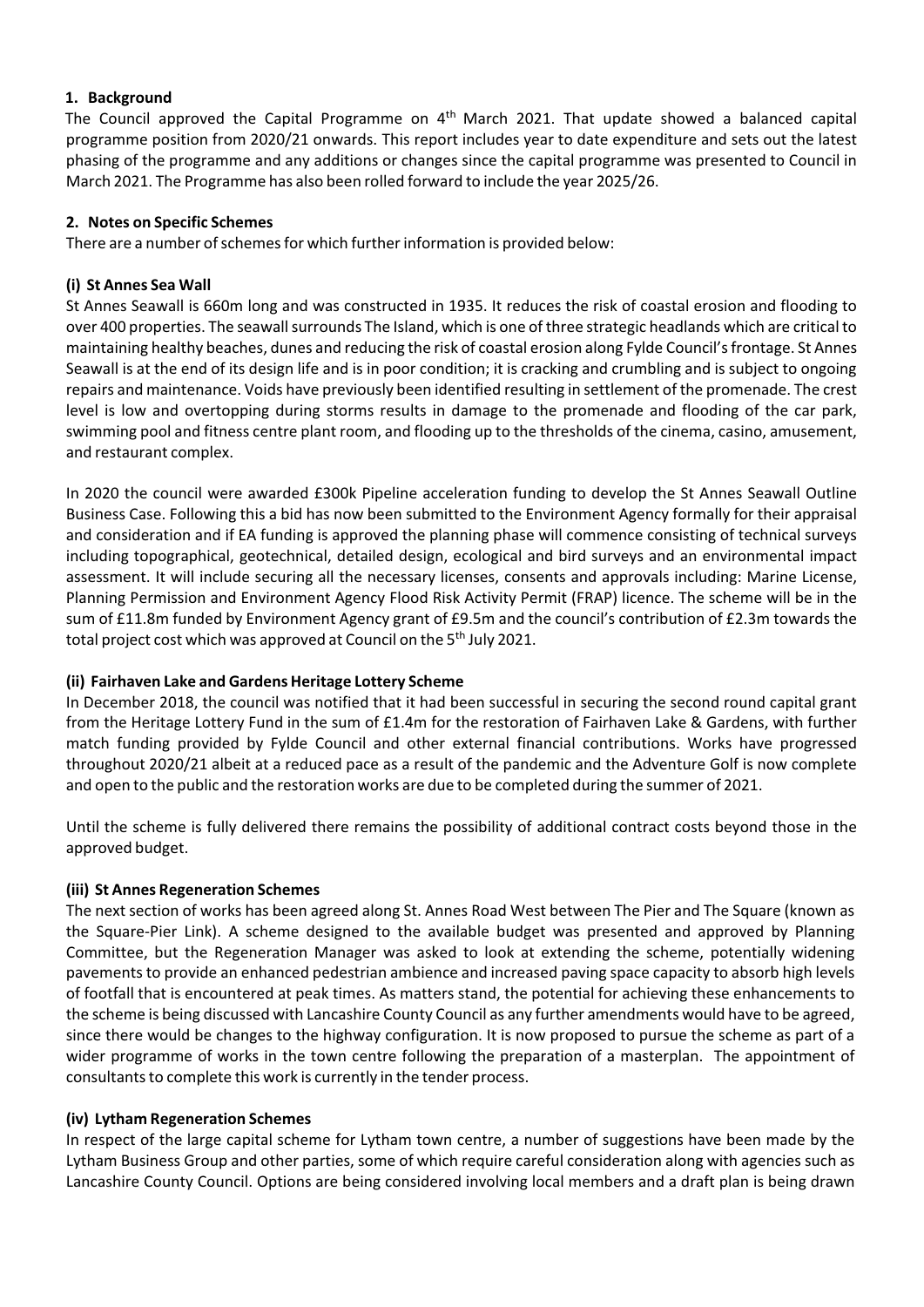together. This will have a phased programme of worksto be considered in due course by the Planning Committee. It is envisaged that the first phase of work, the improvements to lighting on East, Central and West Beaches will be completed during the current financial year in line with the scheme agreed by Planning Committee in March 2021. The proposed improvements to Clifton Street are now timetabled for Q2 2022/23 in line with the Corporate Plan. Plans have been prepared and will be presented to the Town Centre Working Group at the earliest opportunity. This will enable detailed schemes to be prepared and consulted upon.

# **(v) Better Care Fund (Formerly Disabled Facilities Grants)**

Asthe local housing authority, the Council has a statutory duty to provide disabled adaptations within the Borough. In order to fund these works the Council receives grant support which previously was provided by the Department for Communities and Local Government (DCLG). From 2015/16 the Government established the 'Better Care Fund', and under these new arrangements the funding for Disabled Facilities Grants transferred to the Department of Health, with funding being distributed to all Councils via the upper-tier authority for that area. As such, in Lancashire the fund is administered by Lancashire County Council. Each upper-tier authority then allocates the funding to their respective housing authorities (i.e. district councils within their area) to enable them to continue to meet this statutory responsibility.

The level of government funding has increased significantly under the 'Better Care Fund' arrangements and the budget for 2021/22 of £1.236m provides for the delivery of disabled adaptations to similar levels as 2020/21. It is anticipated that for 2021/22 all identified need for disabled adaptations can be met from the existing resource.

# **(vi) Town Centre Regeneration Kirkham**

Following the Government's Future High Street funding initiative (FHSF), the Planning Committee resolved, in the autumn of 2019, to choose Kirkham Town Centre as its choice to pursue any bids for funding under the scheme. The first opportunity, being part of the broader FHSF, named the High Street Heritage Action Zone initiative (HS HAZ) was launched. This was a competitive process and seeks to enhance the historic environment of high streets that have conservation area status. Following the expansion of the funding for the scheme, due to unprecedented bids from a national perspective, the Kirkham bid proved to be successful, following a recommendation to Government from Historic England (HE). HE is the body responsible for administering the scheme. The grant award is £1.8m and will be match funded from a number of sources including Fylde Council, Kirkham Town Council and Section 106 payments for public realm improvements attributed to residential planning permissions. The scheme will run over 4 years, commencing in April 2020, and includes a wide range of projects.

In line with many other authorities, due to COVID 19, the implementation of the scheme has been delayed and a revised project plan, which sets out the projects to be delivered and the associated funding, has been agreed with Historic England.

A further bid for £9.1m was also submitted under the main body of the Future High Street Fund during 2020 and proposed to deliver a number of schemes across the whole of the town centre including the re‐purposing of buildings, traffic management measures, building reuse and enhancement and public realm projects. This was once again a competitive process. The bid was well founded, and the economic case was very strong. In April 2021 an award of £6.29m for the Kirkham scheme was announced from the Ministry of Housing, Communities and Local Government (MHCLG) which was approved at Council on the 5<sup>th</sup> July 2021.

# **(vii) M55 Link Road (Inc. S106 moniesfor design work)**

The accelerated delivery of the £27m M55 Heyhouses Link Road is subject to a funding package made up from a number of sources. This funding is now in place and work has started on site with the earthworks being the first phase. The road will then be constructed by Lancashire County Council's in-house team and is due for completion in early 2024.

**3 Conclusions**